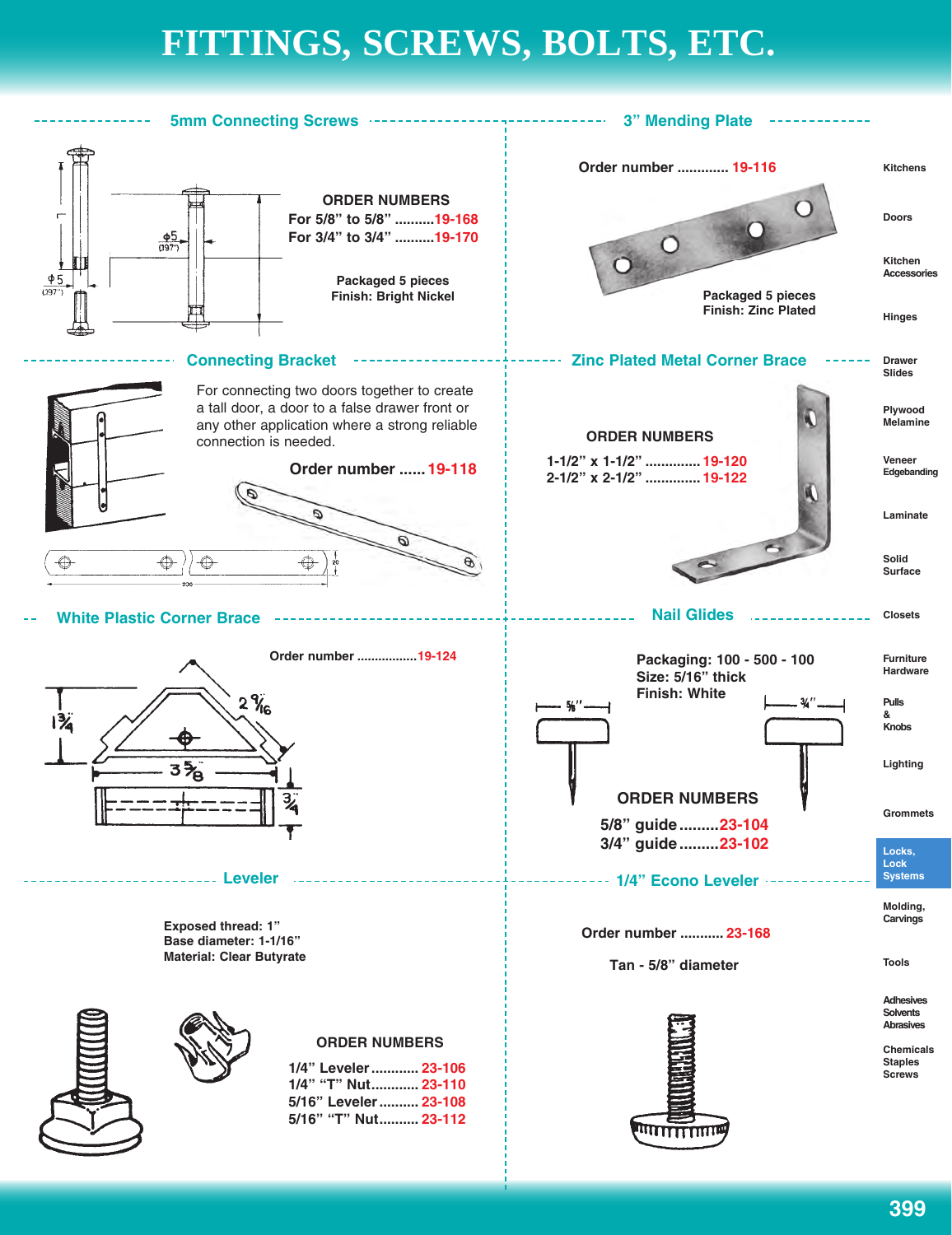|                                 | <b>Screws</b>            |                                            | $M.S. = Machine$ Screws<br>S.M.S. = Sheet Metal Screws<br>$P.H. = Pan Head$ |                                    | $O.H. = Oval Head$<br>$T.H. = Truss Head$<br>$F.H. = Flat Head$ |                      | $W.H. = Washer Head$           |
|---------------------------------|--------------------------|--------------------------------------------|-----------------------------------------------------------------------------|------------------------------------|-----------------------------------------------------------------|----------------------|--------------------------------|
| <b>Kitchens</b>                 |                          | <b>NUMBER</b>                              |                                                                             | <b>DESCRIPTION</b>                 | <b>FINISH</b>                                                   | <b>UNIT</b>          | <b>USE</b>                     |
|                                 |                          | 19-600                                     | 8-32 x 1/2"                                                                 | Combo Head M.S.                    | Zinc                                                            | $\mathsf C$          | Pulls & Knobs                  |
| <b>Doors</b>                    |                          | 19-602                                     | 8-32 x 7/8"                                                                 | Combo Head M.S.                    | Zinc                                                            | C                    | Pulls & Knobs                  |
| Kitchen                         |                          | 19-604                                     | 8-32 x 1"                                                                   | Combo Head M.S.                    | Zinc                                                            | $\mathsf C$          | Pulls & Knobs                  |
| Accessories                     |                          | 19-606                                     | $8-32 \times 1-3/8$ "                                                       | Combo Head M.S.                    | Zinc                                                            | $\mathsf C$          | Pulls & Knobs                  |
|                                 |                          | 19-608                                     | 8-32 x 1-1/2"                                                               | Combo Head M.S.                    | Zinc                                                            | $\mathsf C$          | Pulls & Knobs                  |
| Hinges                          |                          | 19-592                                     | 8-32 x 1-5/8"                                                               | Combo Head M.S.                    | Zinc                                                            | $\mathsf C$          | Pulls & Knobs                  |
| <b>Drawer</b>                   |                          | 19-609                                     | 8-32 x 1-3/4"                                                               | Combo Head M.S.                    | Zinc                                                            | $\mathsf{C}$         | Pulls & Knobs                  |
| <b>Slides</b>                   |                          | 19-610                                     | M4 x 12mm                                                                   | Metric M.S.                        | Zinc                                                            | $\mathsf C$          | Metric Pulls & Knobs           |
| Plywood                         |                          | 19-612                                     | M4 x 22mm                                                                   | $\mathsf C$<br>Metric M.S.<br>Zinc |                                                                 | Metric Pulls & Knobs |                                |
| <b>Melamine</b>                 |                          | 19-614                                     | M4 x 25mm                                                                   | Metric M.S.                        | Zinc                                                            | $\mathsf{C}$         | Metric Pulls & Knobs           |
| Veneer                          |                          | 19-616                                     | M4 x 35mm                                                                   | Metric M.S.                        | Zinc                                                            | C                    | Metric Pulls & Knobs           |
| Edgebanding                     |                          | 19-618<br>M4 x 40mm<br>Metric M.S.<br>Zinc |                                                                             |                                    |                                                                 | $\mathsf C$          | Metric Pulls & Knobs           |
| Laminate                        |                          | 19-620                                     | $5 \times 5/8"$                                                             | O.H. Phil S.M.S.                   | Nickel                                                          | $\mathsf C$          | Chrome Slab Hinge              |
|                                 | ℅                        | 19-622                                     | 8 x 3/4"                                                                    | O.H. Phil S.M.S.                   | Nickel                                                          | C                    | Miscellaneous                  |
| Solid<br>Surface                |                          | 19-624                                     | 5 x 5/8"                                                                    | O.H. Phil S.M.S.                   | <b>Antique Brass</b>                                            | $\mathsf{C}$         | Antique Brass Slab Hinge       |
|                                 |                          |                                            |                                                                             |                                    |                                                                 |                      |                                |
| <b>Closets</b>                  |                          | 19-664                                     | 6 x 1/2"                                                                    | F.H. Phil S.M.S.                   | Nickel                                                          | $\mathsf C$          | Euro Slides                    |
|                                 |                          | 19-666                                     | $6 \times 5/8$ "                                                            | F.H. Phil S.M.S.                   | Nickel                                                          | C                    | Euro Hinges & Mt. Plates       |
| <b>Furniture</b>                | ℅                        | 19-626                                     | $5 \times 5/8"$                                                             | F.H. Phil S.M.S.                   | Brt. Brass                                                      | $\mathsf C$          | Miscellaneous                  |
| Hardware                        |                          | 19-662                                     | $4 \times 5/8$ "                                                            | F.H. Phil S.M.S.                   | <b>Stainless Steel</b>                                          | $\mathbf C$          | Stainless Steel Piano Hinge    |
| <b>Pulls</b><br>&               |                          | 19-670                                     | 6 x 5/8"                                                                    | F.H. Phil S.M.S.                   | <b>Stainless Steel</b>                                          | $\mathsf C$          | Stainless Steel Piano Hinge    |
| <b>Knobs</b>                    |                          | 19-628                                     | $4 \times 1/2$ "                                                            | F.H. Phil S.M.S.                   | <b>Nickel</b>                                                   | $\mathbf C$          | Piano Hinges                   |
|                                 |                          | 19-630                                     | $5 \times 1/2"$                                                             | F.H. Phil S.M.S.                   | <b>Antique Brass</b>                                            | $\mathsf C$          | Antique Brass Slab Hinge       |
| Lighting                        |                          | 19-632                                     | $6 \times 5/8$ "                                                            | F.H. Phil S.M.S.                   | Brt. Chrome                                                     | $\mathbf C$          | Miscellaneous                  |
|                                 |                          | 19-634                                     | $6 \times 5/8$ "                                                            | F.H. Phil S.M.S.                   | Brt. Brass                                                      | $\mathsf C$          | Miscellaneous                  |
| Grommets                        |                          | 19-636                                     | 6 x 5/8"                                                                    | F.H. Phil S.M.S.                   | <b>Black</b>                                                    | C                    | Miscellaneous                  |
| Locks,                          |                          | 19-638                                     | $6 \times 1 - 1/4"$                                                         | F.H. Phil S.M.S.                   | Nickel                                                          | C                    | Miscellaneous                  |
| Lock<br><b>Systems</b>          |                          | 19-640                                     | $4 \times 1/2$ "                                                            | F.H. Phil S.M.S.                   | Brt. Brass                                                      | C                    | Piano Hinges                   |
| Molding,                        |                          | 19-642                                     | $5 \times 1/2"$                                                             | F.H. Phil S.M.S.                   | Nickel                                                          | $\mathsf C$          | Piano Hinges                   |
| Carvings                        |                          | 19-644                                     | $4 \times 5/8"$                                                             | P.H. S.M.S.                        | Nickel                                                          | $\mathsf C$          | Catches                        |
| <b>Tools</b>                    |                          | 19-646                                     | 6 x 7/16"                                                                   | T.H. S.M.S.                        | Nickel                                                          | C                    | <b>Drawer Slides</b>           |
|                                 | ℅<br>400000              | 19-648                                     | 6 x 5/8"                                                                    | P.H. S.M.S.                        | Nickel                                                          | $\mathbf C$          | Miscellaneous                  |
| Adhesives                       |                          | 19-650                                     | $6 \times 5/8$ "                                                            | T.H. S.M.S.                        | <b>Black</b>                                                    | C                    | Lights                         |
| Solvents<br><b>Abrasives</b>    |                          | 19-652                                     | $6 \times 5/8"$                                                             | T.H. S.M.S.                        | Brt. Nickel                                                     | $\mathsf C$          | Lights                         |
| Chemicals                       |                          | 19-654                                     | 6 x 5/8"                                                                    | T.H. S.M.S.                        | Brt. Brass                                                      | C                    | Lights                         |
| <b>Staples</b><br><b>Screws</b> |                          | 19-668                                     | 8 x 1"                                                                      | P.H. S.M.S.                        | Nickel                                                          | $\mathsf C$          | <b>ACC150 Edge Plates</b>      |
|                                 | ❀                        | 19-870                                     | $8\times1"$                                                                 | W.H. Self Tapping                  | Zinc                                                            | $\mathsf C$          | Nylon Pulls & Knobs            |
|                                 |                          | 19-872                                     | $8 \times 1 - 1/4$ "                                                        | W.H. Self Tapping                  | Zinc                                                            | C                    | Nylon Pulls & Knobs            |
|                                 | <b>PERSONAL PROPERTY</b> | 19-874                                     | $8 \times 1 - 1/2"$                                                         | W.H. Self Tapping                  | Zinc                                                            | $\mathsf C$          | Nylon Pulls & Knobs            |
|                                 |                          | 19-876                                     | $8 \times 1 - \frac{3}{4}$                                                  | W.H. Self Tapping                  | Zinc                                                            | $\mathsf C$          | <b>Nylon Pulls &amp; Knobs</b> |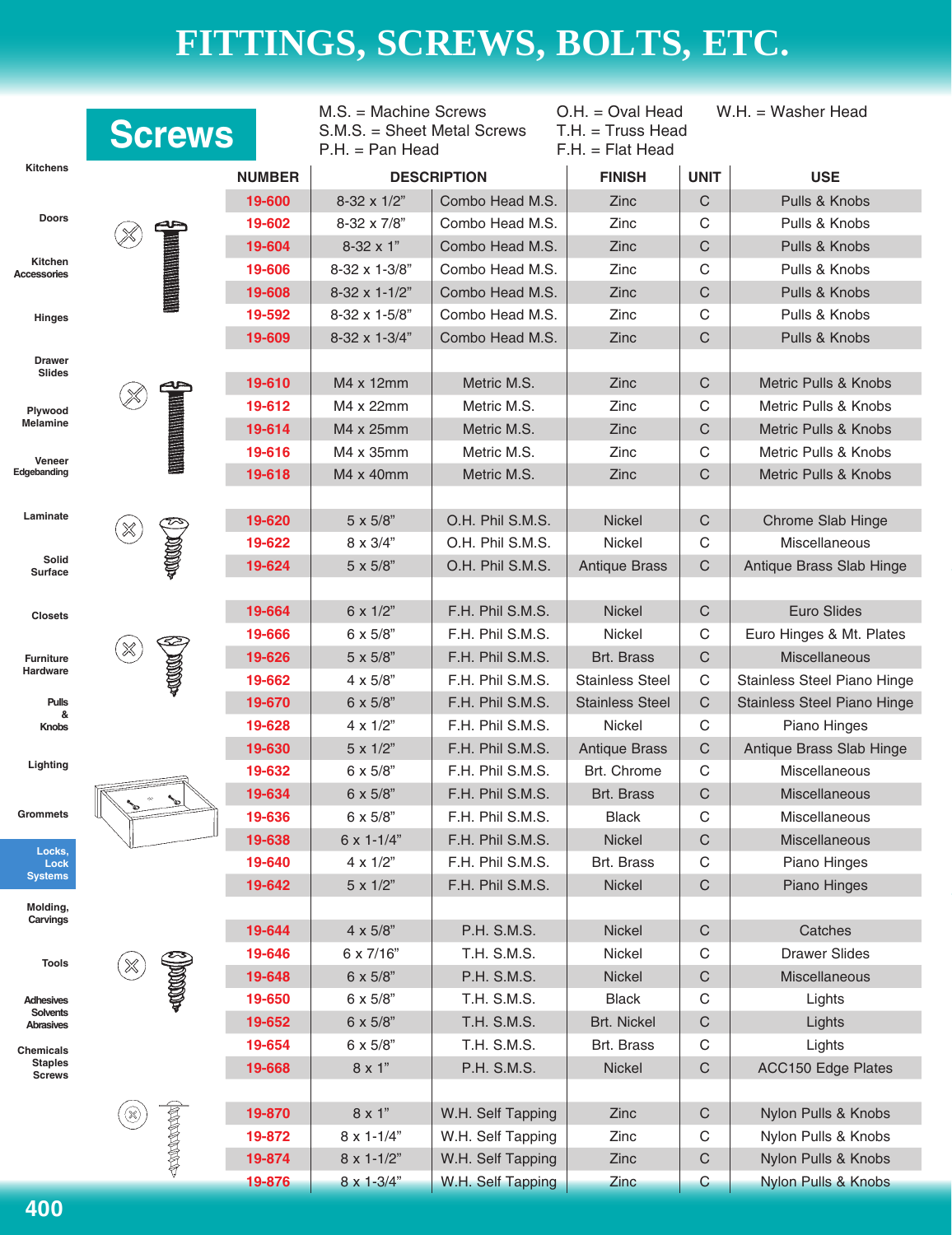## **Screws Sq. Head Combo**

|               |                            |                    |               |             |               |                                     |                       |             |              | <b>Kitchens</b>        |
|---------------|----------------------------|--------------------|---------------|-------------|---------------|-------------------------------------|-----------------------|-------------|--------------|------------------------|
| <b>NUMBER</b> |                            | <b>DESCRIPTION</b> | <b>FINISH</b> | <b>UNIT</b> | <b>NUMBER</b> | <b>FINISH</b><br><b>DESCRIPTION</b> |                       | <b>UNIT</b> |              |                        |
| 18-820        | $8 \times 1"$              | Rnd Washer Type 17 | Zinc          | 10M         | 18-838        | $8 \times 1"$                       | Flat Head Type 17 Ni8 | Zinc        | 11M          |                        |
| 18-821        | $8 \times 1"$              | Rnd Washer Type 17 | Zinc          | C           | 18-839        | $8 \times 1"$                       | Flat Head Type 17 Ni8 | <b>Zinc</b> | $\mathsf{C}$ | <b>Doors</b>           |
| 18-822        | $8 \times 1 - 1/4$ "       | Rnd Washer Type 17 | Zinc          | 6M          | 18-840        | $8 \times 1 - 1/4$ "                | Flat Head Type 17 Ni8 | Zinc        | 8M           |                        |
| 18-823        | $8 \times 1 - 1/4$ "       | Rnd Washer Type 17 | Zinc          | С           | 18-841        | $8 \times 1 - 1/4$ "                | Flat Head Type 17 Ni8 | Zinc        | C            | Kitchen<br>Accessories |
| 18-824        | $8 \times 1 - 1/2$ "       | Rnd Washer Type 17 | Zinc          | 7M          | 18-842        | $8 \times 1 - 1/2$ "                | Flat Head Type 17 Ni8 | Zinc        | 6M           |                        |
| 18-825        | $8 \times 1 - 1/2$ "       | Rnd Washer Type 17 | Zinc          | C           | 18-843        | $8 \times 1 - 1/2$ "                | Flat Head Type 17 Ni8 | Zinc        | $\mathsf{C}$ | Hinges                 |
| 18-826        | $8 \times 1 - \frac{3}{4}$ | Rnd Washer Type 17 | Zinc          | 5M          | 18-844        | 8 x 1-3/4"                          | Flat Head Type 17 Ni8 | Zinc        | 5M           |                        |
| 18-827        | $8 \times 1 - \frac{3}{4}$ | Rnd Washer Type 17 | Zinc          | C           | 18-845        | 8 x 1-3/4"                          | Flat Head Type 17 Ni8 | Zinc        | $\mathsf{C}$ | <b>Drawer</b>          |
| 18-828        | $8 \times 2$ "             | Rnd Washer Type 17 | Zinc          | 4M          | 18-846        | 8 x 2"                              | Flat Head Type 17 Ni8 | Zinc        | 4M           | <b>Slides</b>          |
| 18-829        | $8 \times 2"$              | Rnd Washer Type 17 | Zinc          | C           | 18-847        | $8 \times 2"$                       | Flat Head Type 17 Ni8 | Zinc        | C            | Plywood                |
| 18-830        | $8 \times 2 - 1/4$ "       | Rnd Washer Type 17 | Zinc          | 3M          | 18-848        | $8 \times 2 - 1/4$ "                | Flat Head Type 17 Ni8 | Zinc        | ЗM           | <b>Melamine</b>        |
| 18-831        | $8 \times 2 - 1/4$ "       | Rnd Washer Type 17 | Zinc          | C           | 18-849        | $8 \times 2 - 1/4$ "                | Flat Head Type 17 Ni8 | Zinc        | $\mathsf{C}$ |                        |
| 18-832        | $8 \times 2 - 1/2$ "       | Rnd Washer Type 17 | Zinc          | 2.5M        | 18-850        | $8 \times 2 - 1/2$ "                | Flat Head Type 17 Ni8 | Zinc        | 2.5M         | Veneer<br>Edgebanding  |
| 18-833        | $8 \times 2 - 1/2$ "       | Rnd Washer Type 17 | Zinc          | С           | 18-851        | $8 \times 2 - 1/2$ "                | Flat Head Type 17 Ni8 | Zinc        | $\mathsf{C}$ |                        |
| 18-834        | $8 \times 3"$              | Rnd Washer Type 17 | Zinc          | 2M          | 18-852        | 8 x 3"                              | Flat Head Type 17 Ni8 | Zinc        | 2M           | Laminate               |
| 18-835        | 8 x 3"                     | Rnd Washer Type 17 | Zinc          | С           | 18-853        | $8 \times 3"$                       | Flat Head Type 17 Ni8 | Zinc        | C            |                        |
|               |                            |                    |               |             |               |                                     |                       |             |              |                        |

• Press-On Covers For #2 Phillips And Pozidrive Screws

- Attach Quickly And Easily
- Bulk Pack (25,000 Box)

•Available In Bags Of 100 & 1000. Call For Packaged Pricing.

| <b>ORDER NUMBER</b> | <b>COLOR NAME</b> |
|---------------------|-------------------|
| *19-158             | <b>WHITE</b>      |
| *19-164             | <b>BLACK</b>      |
| *19-166             | Gray              |
| $*19-160$           | <b>ALMOND</b>     |
| *19-162             | <b>BROWN</b>      |
|                     |                   |

**Screw Caps**

**Bumpers**

 $1/2$ <sup>n</sup>

**BUMPER** 

5505

**\*Special Order**

21-254 1/8" BUMPERS 50 PCS/CARD 21-250 | 1/16" BUMPERS | 450 PCS/CARD

 $5/64"$ 

 $1/4$ 

**BUMPER** 

5515

**Solid Surface**

**Closets**

**Furniture Hardware**

**Pulls**

**& Knobs**

**Lighting**

**Grommets**

**Locks, Lock Systems**

**Molding, Carvings**

**Tools**

**Adhesives Solvents Abrasives**

 $1/8"$ 

**Chemicals Staples Screws**

- Self-Sticking
- Virtually Invisible
- Exclusive See-Thru Acrylic Adhesive
- Attach Quickly And Easily

**401**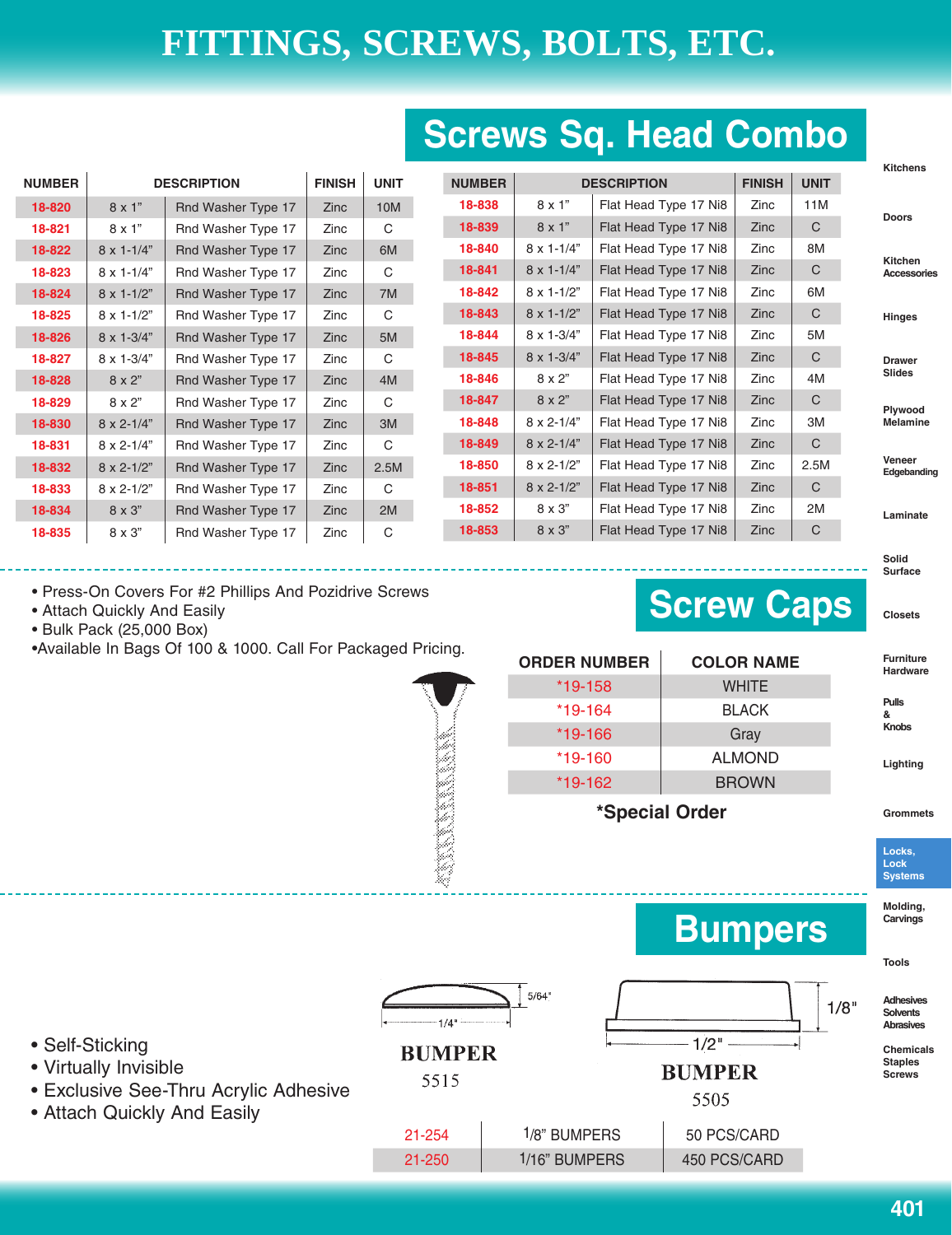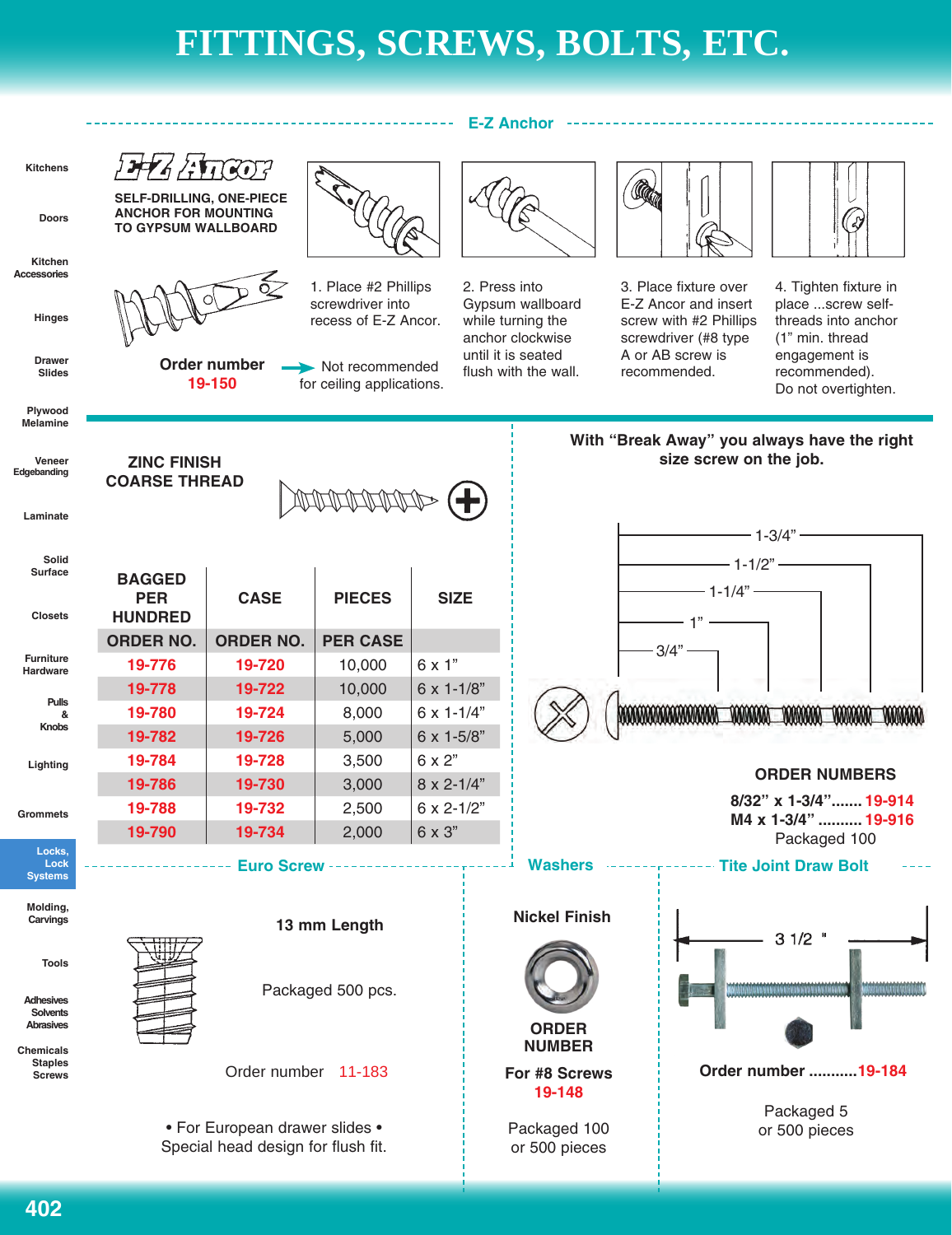

pushed home. The strong clamping effect achieved will secure even heavy paneling, but can be easily released

at any time without special tools.

available in all Hardware Imagination-Tech locations. If your selection isn't available at the store nearest you, we'll gladly order it from one of the other stores or through special order.